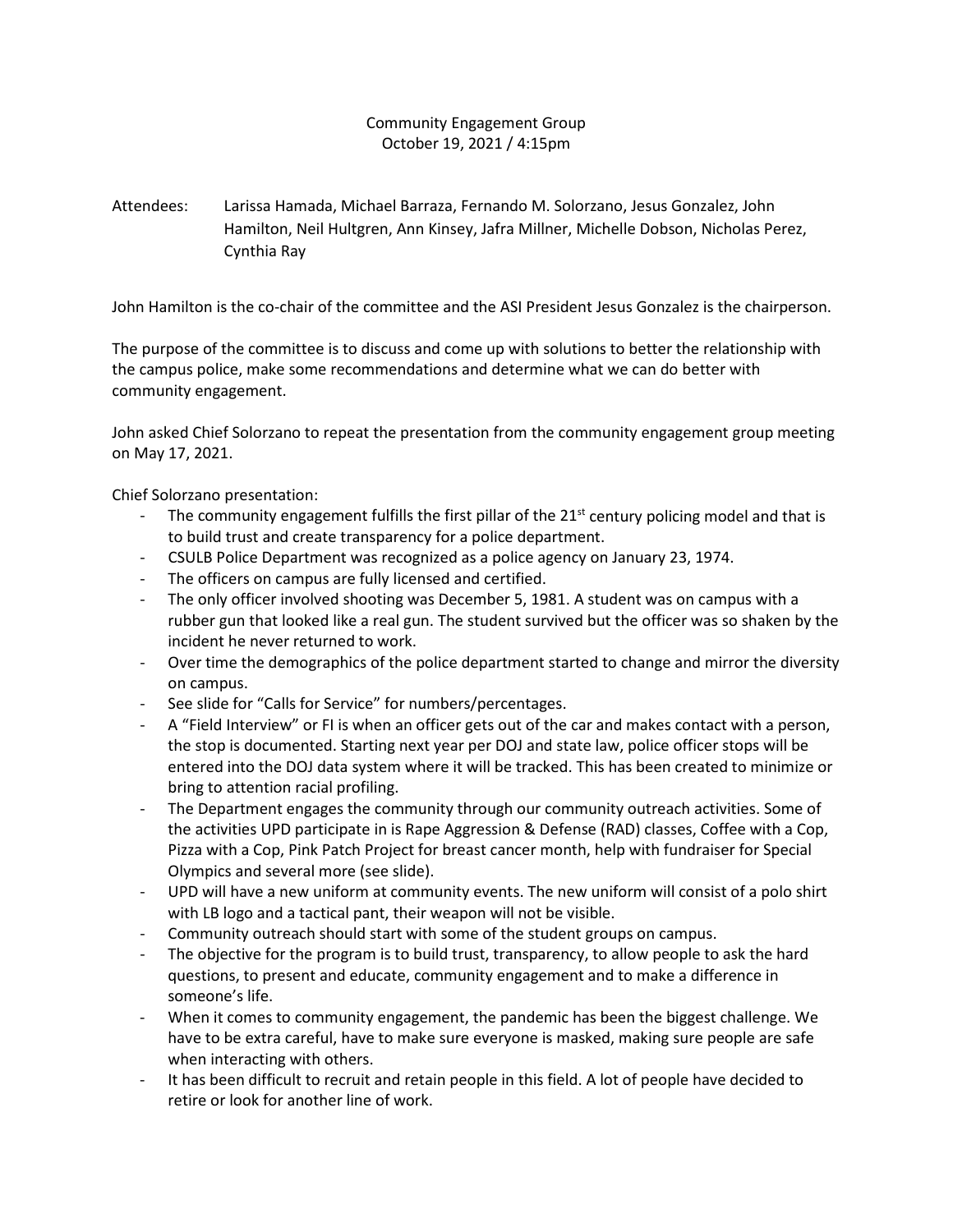- We currently use body cameras to record the actions of the officers and the public.
- Rebranding our service model. We are here to provide safety and make people feel comfortable not to intimidate.
- As a system we continue to evaluate our diversity making sure our police departments look like the community within our institutions.
- We are looking at different ways to respond to calls. In some cases, like mental health situations we can call on some of our resources on campus to help.
- We currently use the body cams but we have to take it a step further on how we communicate. Social media has been very effective. A student had a bike stolen and UPD arrested the person. We reached out to the public and received information on our Twitter feed.

## Questions/Discussion

#### John H. Question:

- Is there a timeline for some of the items on the strategic priorities? Do you have your rebranding service model yet?
	- Chief Solorzano We are seeking help from the Chancellor's office for the rebrand. It will take some time to be completed. Hopefully, the other items will be in effect by the Fall of 2022.
- When will the uniform changes happen?
	- Chief Solorzano The goal is by the Fall of 2022.
- How do we communicate the strategic priorities across campus adding a tentative timeline to it and let the campus know about the uniform change?
	- Chief Solorzano First share information with this group for everyone to share with their constituents. Put out information through social media as it starts to happen. The information can also be put on the UPD website.
	- The uniform change will be for officers who attend community engagement events.
	- Sitting down with Strategic Communication is another option to help get the word out regarding community policing items.
- This type of information should be shared with the campus community. They should be given the upfront information.

## Jesus G. Question:

- When we talk about transparency in what aspect are we discussing about transparency?
	- Chief Solorzano To notify the campus community with available information when an incident occurs.
	- Transparency would answer the "Why and What are you doing about it" type questions. Being open about what we are doing and how we're going to respond to an incident or trend. Being able to get the facts out before people start a different narrative.

## Michelle D. Question:

- What kind of training do the officers have in responding to mental health calls?
	- Chief Solorzano All of the officers have gone through mental health training. A representative from CAPS and a police officer train the UPD staff on dealing with mental health calls.
	- Have met with our local MET teams in Long Beach and they have offered to help, however, they are really busy.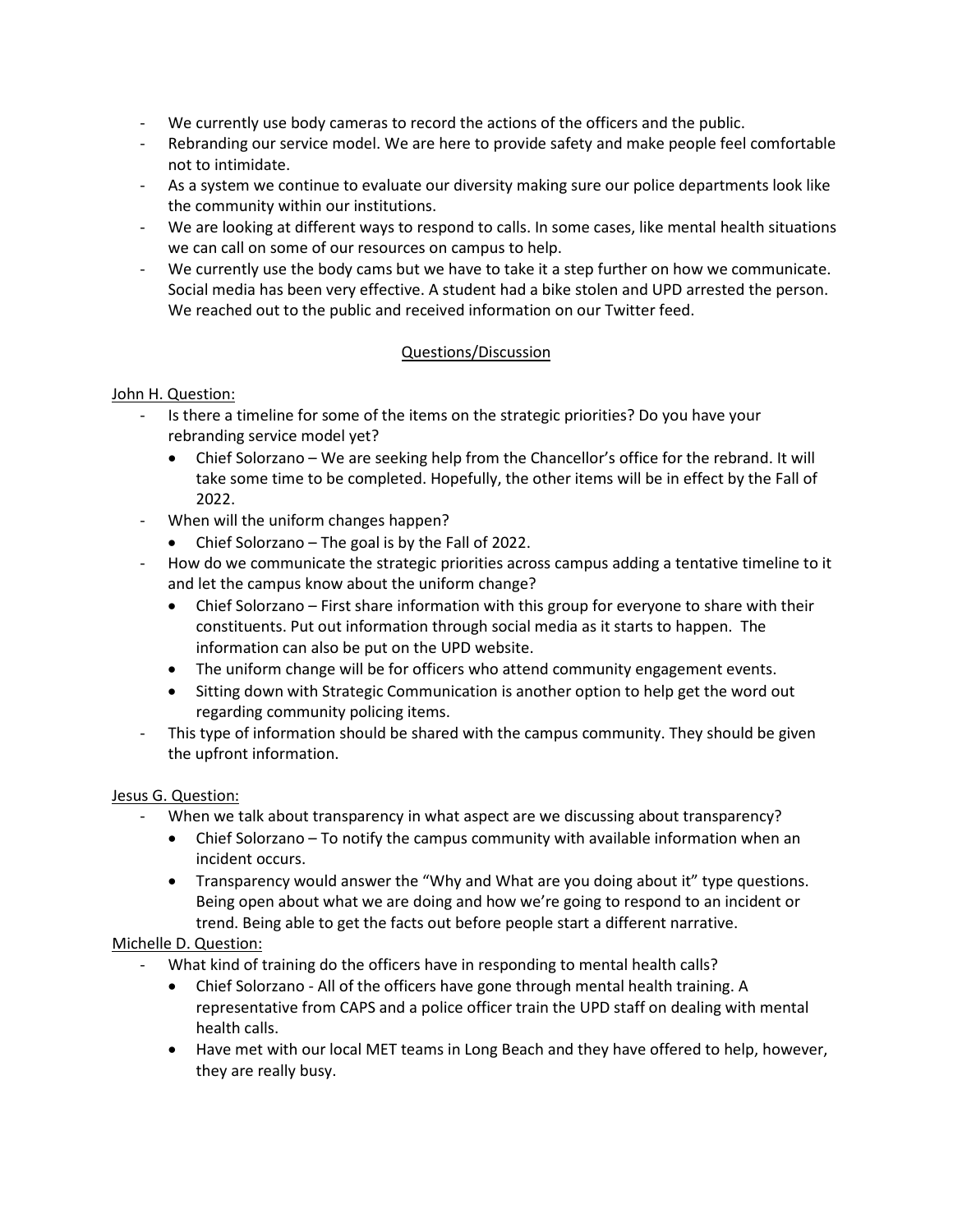- It was required system wide that all police departments go through mental health training. The training has to be renewed every two years.
- This topic should be brought to President Conoley's attention and be reviewed as a necessary expenditure to staff a position.
- Sgt. Millner response the officers welcome the help of a trained mental health professional.

# Nicholas P. Question:

- Are there any plans to track or evaluate the strategic priorities, goals and innovations that are listed to determine the effectiveness? Are there any metrics that are going to be tracked to determine if any changes have the intended effect?
	- Chief Solorzano Surveys would be a means to track this information. UPD needs assistance in setting up the metrics or tracking tool.
	- John H. response Kerry Klima can help build metrics.
- To report changes that are occurring it helps to have a base line so as the changes are developing we can point to successes, highlight the successes and make suggestions on improvements if things aren't working.
	- John H. we need to put some timelines and outcomes to the strategic priorities, then we can get the assessment piece.

## Jesus G. Question:

- What did you mean when you mentioned hiring individuals?
	- John H. hiring a mental health professional.
- How many individuals would possibly be hired?
	- Chief Michael would be best suited to answer the question.
	- John H. we need to look at the data regarding how many mental health calls we have had.
	- Chief 2019 there were 26 mental health calls. In 2021, we had six calls. Sometimes we get calls from CAPS to transport someone for services.
- When the conversation about defunding the police began one of the issues was the transparency of the funds going to UPD, can that be part of the transparency aspect of this group (knowing how the police department is funded)?
	- Chief No problem. We are general fund.
	- John H. Add as agenda item for the next meeting.

## Michael B.:

- CSULB PD is smaller than CSUF and we have a similar student population. The more resourced we are the more options we have, the better we can deal with certain things. The less resources we have ultimately we are stretched a bit thin and that can result in other outcomes.
	- Chief Unfortunately UPD is shorthanded at the moment, the officers are given a lot of credit for what they do and what they accomplish.

## Neil H.:

- After everything is refined regarding the budget and the strategic priorities, the Chief can give a report to the Academic Senate to get the word out.
- There is a resolution coming through ASI about defunding the police that has been requested to be shared on the Senate floor and considered.
- It would be helpful for the Senate to hear about the information discussed in the group. The Senate is made up of students, faculty, staff and administrators.
	- John H. In agreement. Because of the perception and mind set of police across the nation, UPD has to tell what they are doing and how are they trying to make things better. The